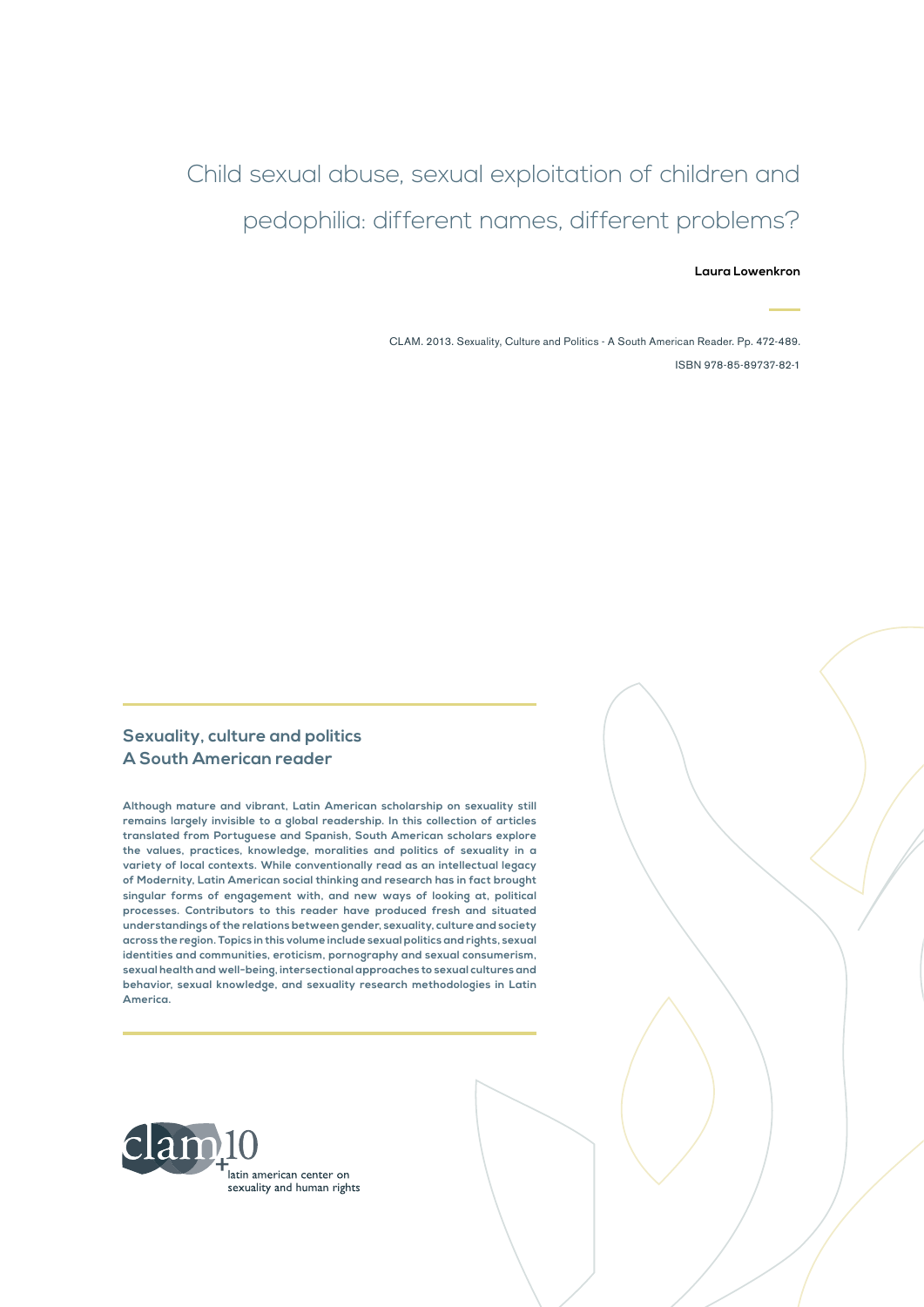Child sexual abuse, sexual exploitation of children and pedophilia: different names, different problems?\*

**Laura Lowenkron\*\***

#### **1. Sexual violence against children: a contemporary social phenomenon**

This article discusses the emergence of "sexual violence against children" as a current "social problem" and its breakdown into different modalities such as "child sexual abuse", "sexual exploitation of children" and "pedophilia". Although focused on a "problem" whose repercussions and visibility are not limited by national borders, it does not intend to account for all the different levels of this phenomenon. Instead, it aims to contribute to the understanding of one of this problem's local manifestations, within the Brazilian legal, social and political context. Where relevant, references will be made to the international scene.

The first point I would like to emphasize is how I understand "violence against children" as a contemporary social phenomenon. Over the last few decades, we have seen a discursive explosion around this topic, which has been accompanied by a censure of "silence", understood as "omission" and "complicity". Faced with new rumors and the rise in accusations<sup>1</sup>, two possible interpretations emerge:

A pessimistic one that believes we are going through an "epidemic" of child "sexual abuse";

A more optimistic one, that sees this greater visibility not a result of a sudden rise in occurrences in abuse, but of the dissolution of the old "silence taboo".

Instead of focusing on this dilemma, and taking inspiration from Foucault's (1979)

<sup>\*</sup> Translated from Portuguese by Ana Lopes. Originally published as: LOWENKRON, L. 2010. "Abuso sexual infantil, exploração sexual de crianças, pedofilia: diferentes nomes, diferentes problemas?". *Sexualidad, Salud y Sociedad - Revista Latinoamericana*. n.5, P.9-29

<sup>\*\*</sup> PhD. Post-doctoral fellow at State University of Campinas.

<sup>1</sup> *Disque Denuncia Nacional* (National Crime Report Hotlines) recently publicized the fact that it has reached 100 thousand reports of sexual violence against children and adolescents throughout Brazil. The service has been operating for six years and is coordinated by the Special Secretariat for Human Rights (SEDH). From 2003 to 2008, the number of reports received increased seven fold (from an average of 12 reports a day, in 2003, to 89 a day, in 2008). In 2009, until June, the average had already reached 94 a day. Apart from cases of sexual violence, which make up 31% of all reports received since 2003, Disque 100 (aimed specifically at crimes against children and adolescents) also receives information about trafficking of children and adolescents, ill treatment and negligence, among other crimes.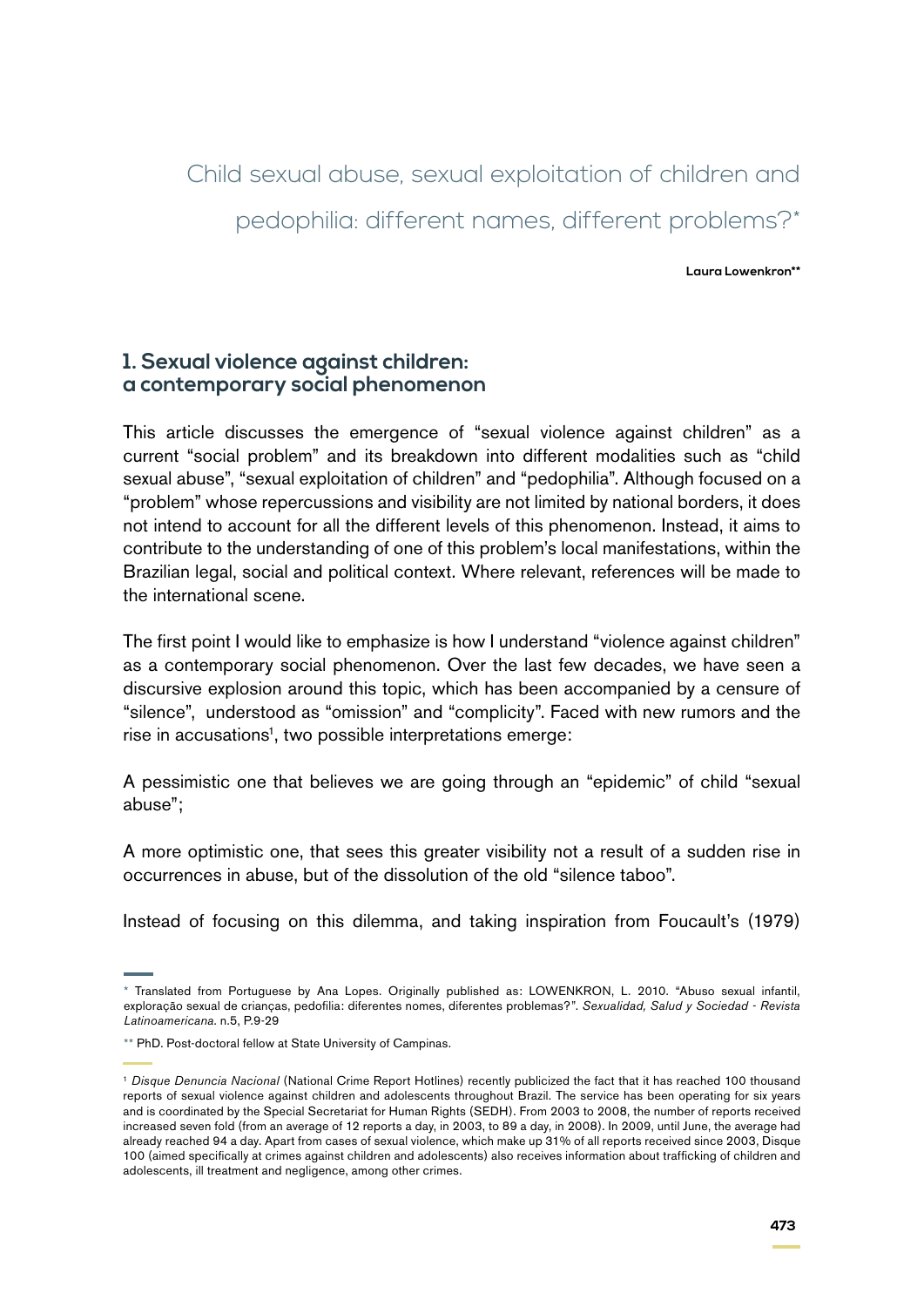formulations,<sup>2</sup> I prefer to reposition it within a recent economy of discourses on "sexual violence against children". I will analyze how this topic came to be publicly debated and understood as a "problem" to be faced collectively. My aim is to understand the present repressive efforts that bring together public authorities and civil society in the battle against "sexual violence against children" from the point of view of its positive effects on the production of instances of knowledge/power that re-organize discursive forms, constitute sensibilities, institute relationships and diffuse and fix pleasures.

My starting point is the premise that "violence" should not be thought of as a datum per se, to be merely analyzed based on statistical criteria, but a notion that is combined with a change in the historical patterns of sensibility (Vigarello, 1998), whose dynamics can be gathered by the analysis of the production and use of classificatory categories.

My argument is that up until the late  $1980s<sup>3</sup>$  "sexual violence against children" was not particularized. Before analyzing how the topic is treated as a current social and political "problem", it is thus of paramount importance to briefly look at the conditions of the historical possibilities that allow us to understand its emergence as a specific social phenomenon.

In the transition from the Brazilian Penal Code of 1890 to the 1940 Code, the emphasis on the definition of sexual offences moved from the threat to families' honor to attacks against individuals' sexual freedoms.<sup>4</sup> The most significant issue in the definition of sex crimes moved from the social status of the offended person (whether they were married, a virgin, honest, or decent) to the presence or absence of consent which, in cases when the person in question is younger than  $14<sup>5</sup>$  is not legally recognized. This legal transformation, which can be traced back to the first half of the  $20<sup>th</sup>$  century, acquires particular political and cultural strength from the 1960s onwards, following the development of the feminist movement.

Emphasis has also changed in regards to the effects of sexual offences: from shame to psychological suffering. This dislocation helps us to understand how "sexual violence

<sup>&</sup>lt;sup>2</sup> "The question I would like to pose is not why we are repressed, but why we claim so passionately, so bitterly against our most recent past, against our present and against ourselves, that we are repressed?" (Foucault, 1988: 14)

<sup>&</sup>lt;sup>3</sup> For a more detailed analysis of the historical process of the construction of the notion of "sexual violence against children" as a specific and particularly dramatic phenomenon, see Lowenkron (2008), ch.1. Regarding the shift of focus from gender to generation in the approach to sexual violence in the print media throughout the 20th century, see Landini (2006).

<sup>4</sup> In the Brazilian Penal Code of 1890, sexual offenses were grouped together under the title "crimes against the security of honor and honesty of families and indecency offenses". In the Brazilian Penal Code of 1940, sexual crimes became grouped under the title "crimes against good morals" (altered by Law nr. 12.015 of 2009 to "crimes against sexual dignity"), in the chapter "crimes against sexual freedom".

<sup>5</sup> "Age of consent" as defined in the Brazilian law (Penal Code, 1940). The figure of a "sexual minor" varies according to different legal, national and historical contexts. It can also be relativized in certain rulings. For an analysis of the issue, see Lowenkron (2007) and Waites (2005).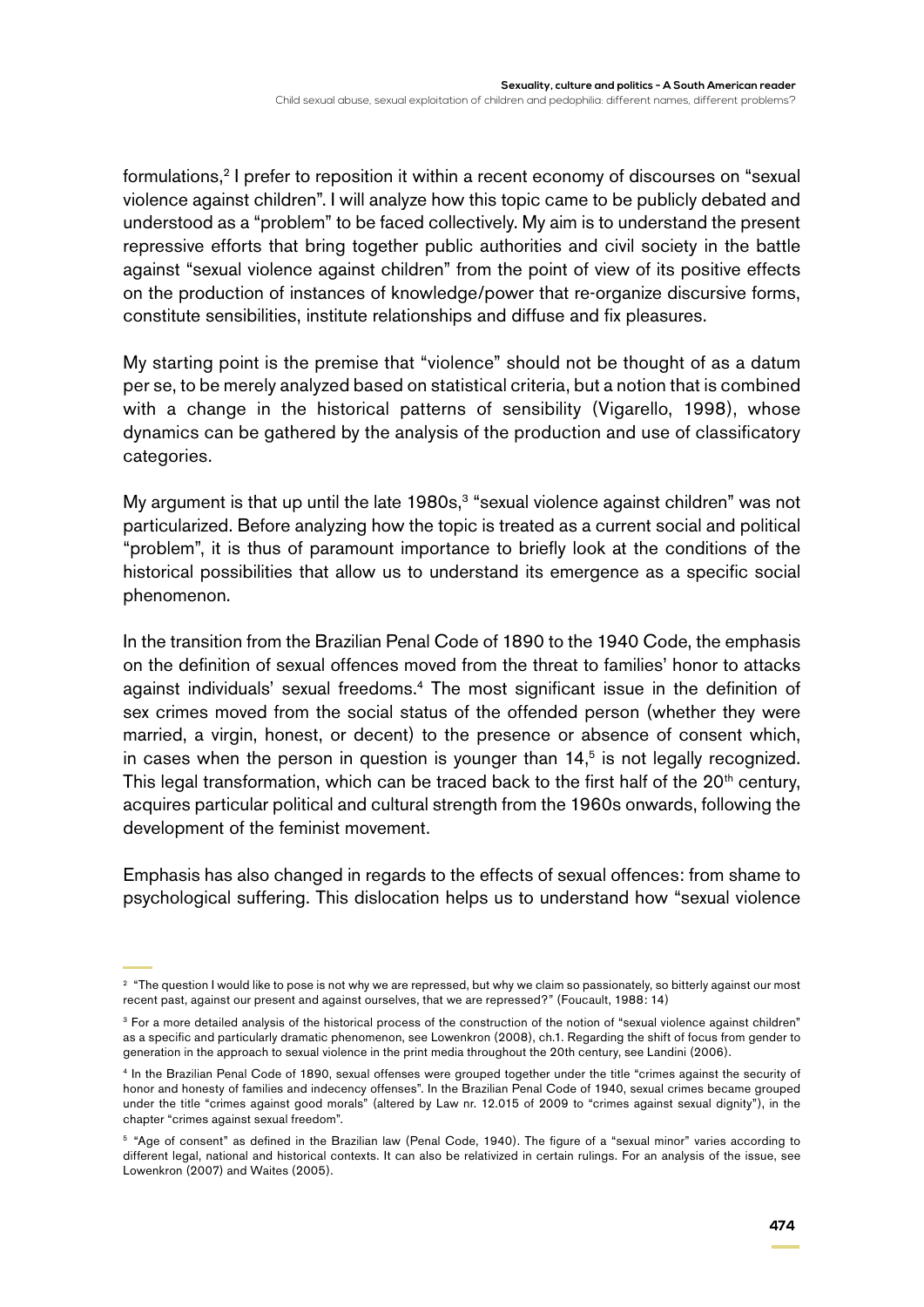against children and adolescents"6 has become particularly dramatic, since it is understood as a threat to the sexual and psychological development of the person's coming of age. This change also allows us to formulate a hypothesis to explain the transition from the old silence to the noisy visibility that has been a characteristic of the topic in recent decades. In the language of honor/shame, it was the offended party who was scrutinized, while in the language of suffering, collective indignation and degrading effects fall on the figure of the "aggressor", especially when the "victim" is a minor. It is not, therefore, a question of preserving silence in order to "hide the shame" (which refers to public scrutiny), but to turn "suffering into words"7 in order to "overcome trauma". This refers to interiority and to holding the guilty party responsible, placing the effects of violence on them through a process of denunciation (Boltanski, 1993).

Another point worth highlighting is that from the end of the  $20<sup>th</sup>$  century onwards, children and adolescents began to take a prominent place within political agendas in the battle for special rights, especially rights of protection against different forms of exploitation. In Brazil, this shift was marked by the move from the Minors Code of 1979, to the Statute of the Child and Adolescent of 1990. In this shift, the "irregular situation doctrine" was substituted by the notions of "integral protection" and working for the "best interest" of children and adolescents (Vianna, 2002; Schuch, 2005). With the transformation of children and adolescents into "subjects of special rights", criticism of violence against them was strengthened, thus making crimes perpetrated against children the main model of atrocity. This is a new "political and ethical" understanding of the phenomenon, "seeing it as a question of citizenship and human rights,and its violation as a crime against humanity" (Faleiros and Campos, 2000: 18). It is worth noting the role activism of various social movements played in this process.<sup>8</sup>

After briefly presenting how "sexual violence against children" has been constituted throughout the 20<sup>th</sup> century as a "problem" with its own especially dramatic outline, I will now analyze how this topic has been broken down into several areas.

<sup>6</sup> I use the categories "child" and "adolescent" in their legal sense, as defined by the Statute of the Child and the Adolescent (ECA/1990). A child is defined as someone up to 12 years of age; an adolescent is defined as someone between 12 and 18 years of age (Art. 2 of ECA/1990).

<sup>7</sup> "Silence" and "guilt", on the one hand, and the verbalization of "psychological suffering", on the other, are two ideal-typical poles that can be associated to historical changes in the notions of "sexual violence" and the respective reactions (intimate and collective) prescribed and inscribed on subjects with regards to this. Obviously, this does not mean that in the past, victims of sexual offenses did not suffer, or that nowadays there are no longer feelings of "shame" in relation to the experience of "sexual abuse". It also does not mean that every person is able or willing to make such abuse public, especially when the "abuser" is someone close to the victim or even a family member, as is generally the case. What I want to highlight is that, today, the understanding and the social and political expectations around the phenomenon of "sexual violence" emphasize the suffering of the victims and one's duty to report it.

<sup>&</sup>lt;sup>8</sup> For an analysis of the role of social movements in the process of developing a political agenda around the issue of "sexual violence against children and adolescents" see Landini (2005). The author highlights the activities of two movements: the feminist movement and the movement for the rights of children and adolescents.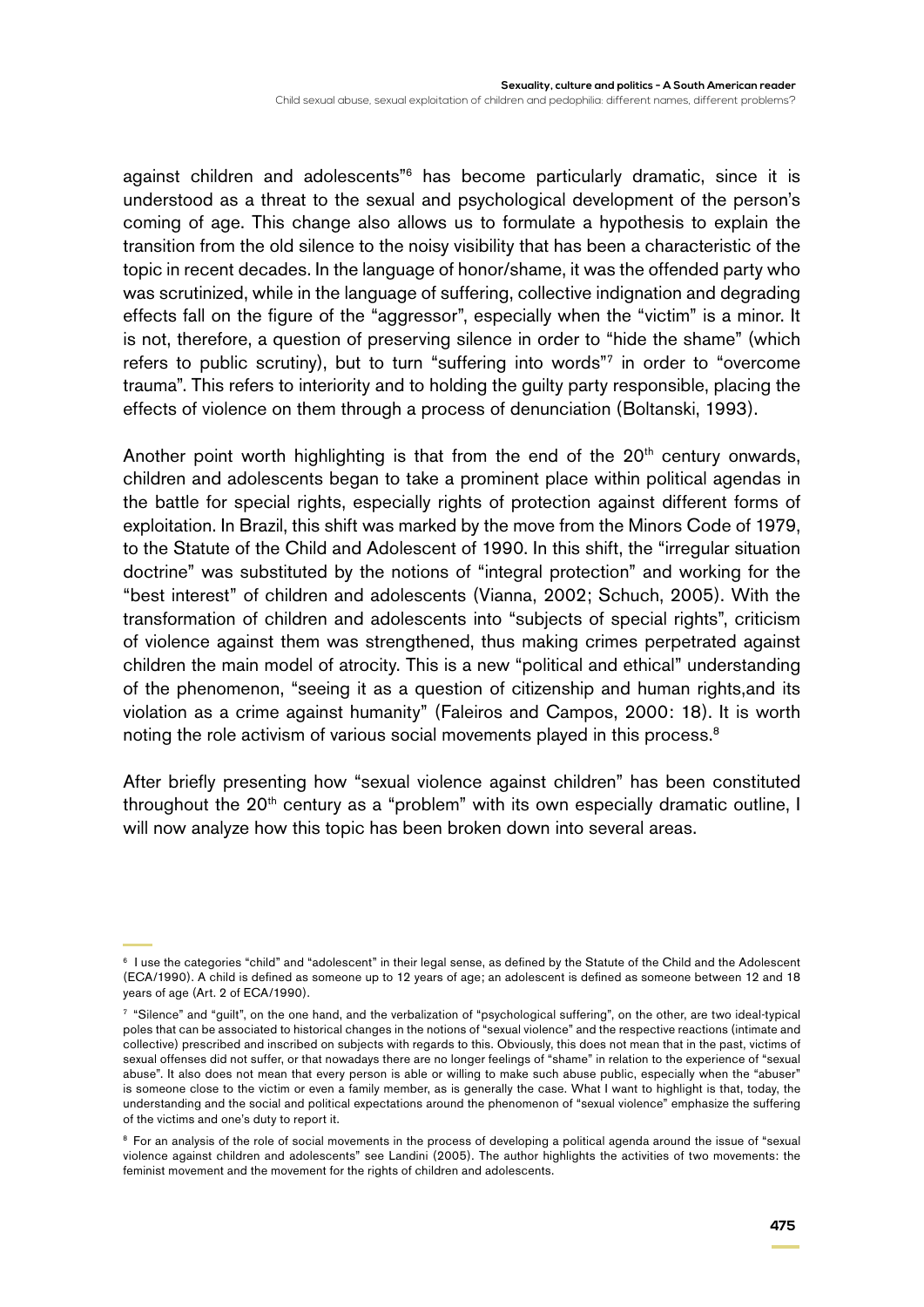## **2. Sexual violence: abuse, sexual exploitation and pedophilia**

"Sexual violence against children" should not be understood as a monolithic phenomenon. It is therefore crucial that we take note of the complex of acts and classifications that constitutes it. It is worth highlighting that my aim is not to prescribe ways of adequately conceptualizing the different types of the phenomenon, but to map out the processes of conceptualization and re-conceptualization regarding it. To that end, I will trace a genealogy of the main terms used in the process of identifying and classifying acts seen as "sexual violence against children". I will also present the most common uses and meanings of each term from an analysis of journalistic materials on the topic published in the newspaper *O Globo* from March 2008 to August 2009.9 Here, it is worth highlighting that out of a total of 82 reports on "sexual violence against children" analyzed, the category "pedophilia" appears in 42 pieces; the word "sexual abuse" in 35 and "sexual exploitation" in 20.

Another part of the research was carried out between November 2008 and February 2009, using "Google news alert" as a tool. This selects reports on the Internet of different publications in Brazil through a search by "key words" and provides them in a daily e-mail. In this search, 208 occurrences were collected for the category "pedophilia", 140 for "sexual abuse" and 106 for "sexual exploitation".

Two other sources of documents were analyzed in an attempt to map out the uses and meanings of these terms: an ILO<sup>10</sup> (International Labor Organization) document, which provides a type of glossary regarding the sexual exploitation of children and adolescents; and a booklet published by ECPAT International<sup>11</sup>, a global network of non-governmental organizations that work on the prevention and the combating of child prostitution, child pornography and trafficking of children for sexual purposes.

#### **2.1. Child sexual abuse**

The category "child sexual abuse" seems to have originated in the field of psychology. The term appears in Freud's texts from the end of the  $19<sup>th</sup>$  century. <sup>12</sup> However, the sexual dimension of "child abuse" only began to appear in national and international public and political debates much later, the issue of physical violence and physical

<sup>9</sup> Rio de Janeiro newspaper with wide circulation and national social and political significance that especially targets the middle and upper classes, an audience group seen as "opinion maker".

<sup>&</sup>lt;sup>10</sup> "A to Z of Sexual Exploitation Against Children and Adolescents" by the International Labor Organization (ILO). Childhood and Adolescence protected against sexual exploitation at the Argentina - Brazil - Paraguay triple border. Report, 2004.

<sup>11</sup> Questions & Answers about the Commercial Sexual Exploitation of Children. ECPAT International, 2001.

<sup>&</sup>lt;sup>12</sup> Cited in Freud, S. Edição Eletrônica Brasileira das Obras Psicológicas Completas de Sigmund Freud (Vol. I). Rio de Janeiro: Imago.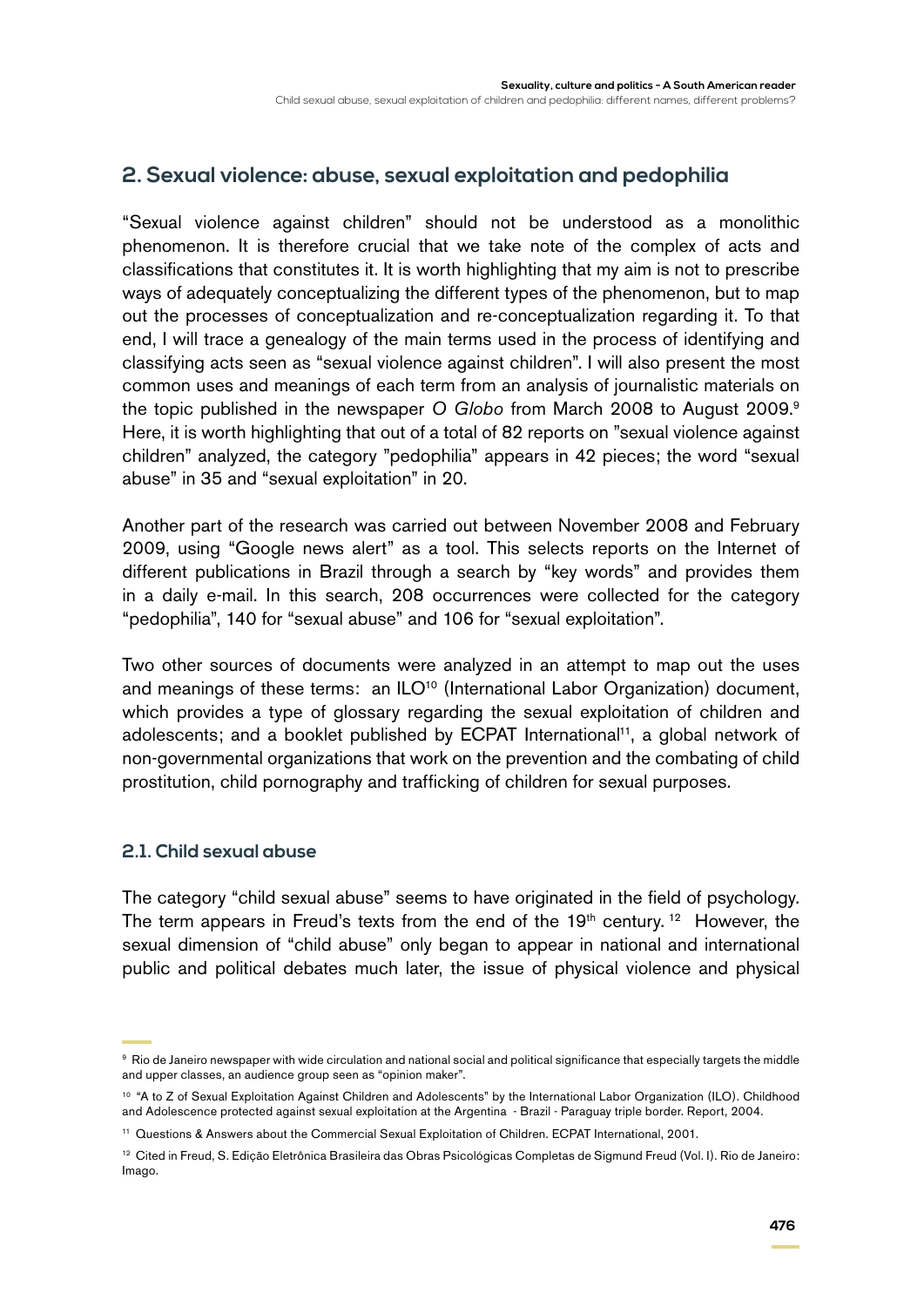abuse of children being the initial emphasis.<sup>13</sup> In Brazil, the first NGOs dedicated to the protection of children and adolescents appeared at the end of the 1980s and beginning of the 1990s. These were dedicated to abandoned minors living on the streets or to children who were victims of negligence or physical or sexual violence (Landini, 2005: 121-122). During the 1990s, sexual violence against children and adolescents became outlined as a specific and urgent political issue.

"Sexual abuse" appears as a political problem related to gender inequalities around the 1960s. It became highlighted by the second wave of the feminist movement, who developed a critique of the "patriarchal" model of the family that legitimates male violence against women and of adults against children. In the transition from the 1980s to the 1990s, this critique was integrated into emerging Children´s Rights Movement. This movement began to treat "child sexual abuse" as a particularized political issue and as an especially dramatic one.<sup>14</sup> In the conceptualization of the notion of "child sexual abuse" by activists, this category is defined as sexual interactions<sup>15</sup> with children. The emphasis is on power asymmetry (due to age, experience and difference in social position, among others) and/or psychological harm. It may take place by force, promise, threat, coercion, emotional manipulation, deception, pressure, etc. The key point of the definition of "abuse" is that the child's sexual consent is not considered valid, so that they are always seen as an "object" of satisfaction for someone else's lust and never as a "subject" in a sexual relationship with adults. Depending on the case,<sup>16</sup> this view might persist even if the sexual contact is with an older child or adolescent.

In terms of current uses, found in the analysis of print media materials, "abuse" is the preferred term to refer to cases of "intra-family sexual abuse" or abuse carried out by those who are close to the child. It is also often used together with the term "pedophilia" when the "'abuse" is perpetrated by those with high social status (doctors, priests, teachers, etc.), by famous artists or foreigners. Finally, it appears next to the terms "sexual violence" or "rape" when the act is combined with other types of violence such as murder, strangulation, etc.

<sup>&</sup>lt;sup>13</sup> Analyzing the genealogy of the category "child abuse", Ian Hacking suggests that the term emerges in the North-American political scene during the 1960s, triggered by reports by pediatricians about young children physically attacked in the domestic sphere (Hacking, 1992: 199). This author affirms that it was only in 1975 that the issue of sexual abuse of children within the family (incest) gained visibility in the USA. In the mid 1980s, the "problem" of "child abuse" was exported to other countries and it gained new meanings, especially in the Third World.

<sup>&</sup>lt;sup>14</sup> According to Faleiros and Campos (2000: 6), there are criticisms with regards to the use of the term sexual abuse in this context, since it seems to imply the existence of a permitted use of children and adolescents by adults. Jane Felipe's comments (2006) exemplify this type of criticism: "(…) the word abuse presupposes that, to a certain extent, it is possible to use something. As in the case of alcohol, whose use is permitted, but that can be abused by individuals, when they pass their quota, crossing the acceptable limits for social conviviality. In the case of the current term 'sexual abuse' I feel uncomfortable, because it gives the impression that some use of the child's body is acceptable, permitted" (Felipe, 2006: 206, note 9).

<sup>&</sup>lt;sup>15</sup> According to ECPAT International's booklet "sexually abusive activities do not necessarily involve bodily contact between abuser and child. Abusive activities could include exhibitionism or voyeurism, such as an adult watching a child undress or encouraging or forcing children to engage in sexual activities with one another, while the abuser observes or films such activities". (Questions & Answers about the Commercial Sexual Exploitation of Children. ECPAT International, 2001, p.18).

<sup>&</sup>lt;sup>16</sup> In general, a relationship is deemed one of "sexual abuse" among minors if one of the parties is a baby or a young child, if the act is practiced without consent, or if the age difference between the two minors is considerable. The limits between what is acceptable and unacceptable are very weak and they are defined in a situational and relational manner.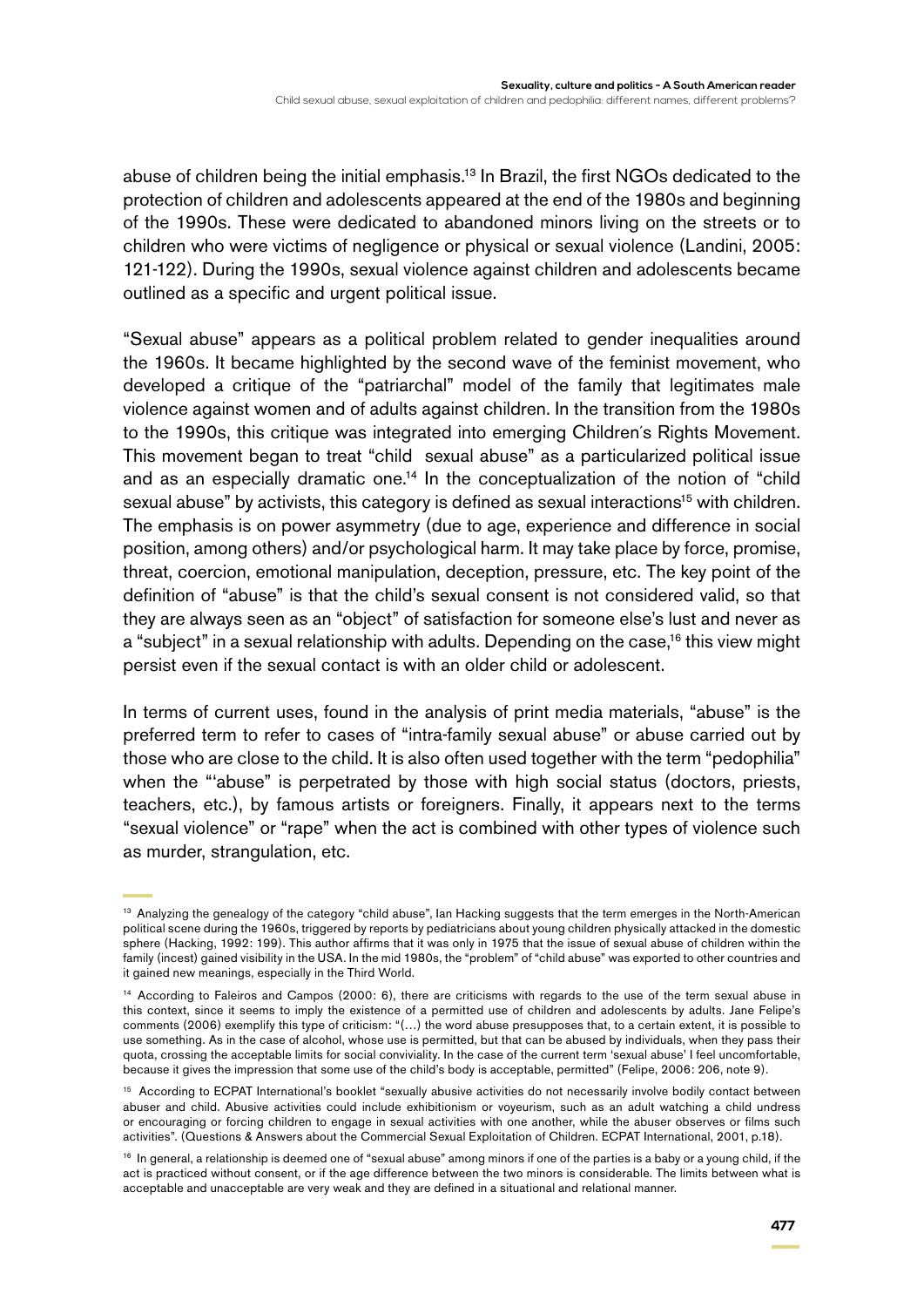#### **2.2. Sexual exploitation**

The term "sexual exploitation" seems to have originated within the Marxist branch of the feminist movement. This group began to use the category to talk indiscriminately about adult, child and adolescent prostitution, especially involving "women and girls". This feminist understanding of "sexual exploitation" combines notions of commercialization of the body and alienation of the person.

Moreover, so-called "abolitionist" feminists do not distinguish between forced and voluntary adult prostitution. They deny the agency of those involved in the so-called "sex industry", although this understanding may often be contrary to the representations that the supposed "victims" have of their condition and professional activity.17

The notion of "child and adolescent sexual exploitation" as a separate category (and unacceptable under any circumstances) has been, since the 1990s, outlined and disseminated by social movements and international organizations that use the language of human rights and, in particular, those that fight for the rights of children and adolescents.

The term is used by activists in place of terms such as "prostitution" and "pornography" in order to emphasize the passive condition of children or adolescents involved in such activities. Thus, these groups radically differentiate children involved in these activities from adult prostitution and pornography by denying any dimension of choice. Their aim is to oppose the approach they classify as "traditional" and "conservative", that confers upon the child and especially the adolescent the responsibility through a moral accusation of "promiscuousness", assuming that the condition of prostitution is voluntary among young women.

The category "sexual exploitation" is defined as conceptually different from the notion of "abuse" in so far as it refers less to isolated acts or interpersonal sexual interactions than to networks of people and behaviors. It is associated with the idea of "commercial exploitation" and so-called "organized crime". In this context, the child is understood as being transformed not only into an object, but also into "commodity". "Commercial sexual exploitation" is seen as a complex phenomenon that combines different agents such as groomers (including relatives), "clients", "exploiters", commercial establishments, travel agents, hotels, bars, clubs, etc. It includes the following types: child prostitution, trafficking for sexual purposes, child sexual tourism and child pornography. The emphasis here is placed on the vulnerability of the victims and on the need to protect them, combining the problems of "poverty", "broken families", "drugs", etc.

<sup>&</sup>lt;sup>17</sup> For an analysis of the distance and discrepancy between the perception of people technically considered as victims of sexual exploitation and the legal definitions of the crime of "human trafficking" see Piscitelli (2008).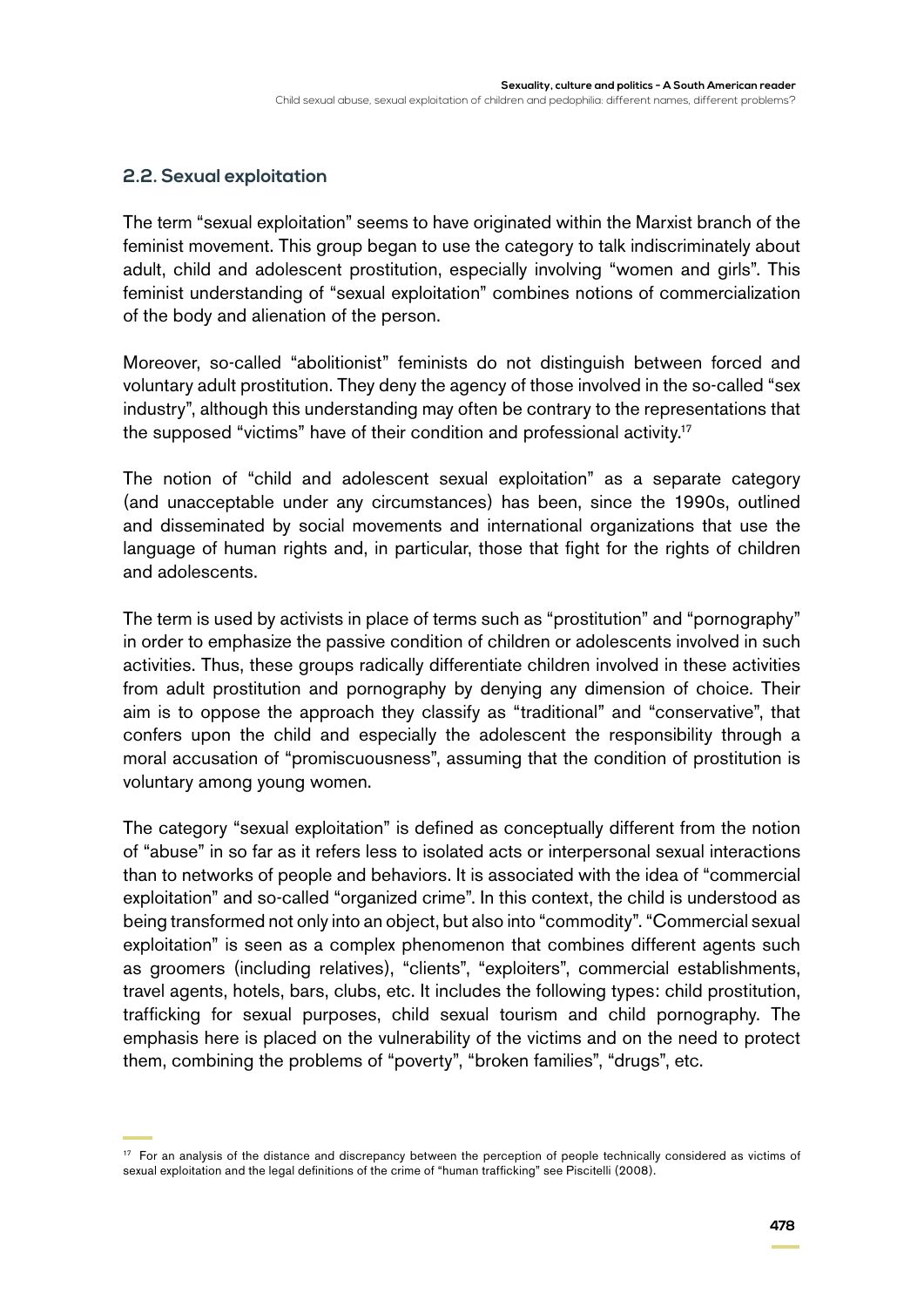In the media, the expression "sexual exploitation" appears less often than "abuse" and "pedophilia" and, when it is used, it refers to "child prostitution", usually focusing on the exploitation of poor girls. It is also therefore linked to gender and class vulnerability, as distinct from age vulnerability.

#### **2.3. Pedophilia**

Originally, "pedophilia" emerged as a clinical category in the field of psychiatry, defined as a "sexual perversion". According to DSM IV-TR<sup>18</sup>, "pedophilia" is now defined as a "paraphilia", which is characterized by a sexual interest focused on pre-pubescent children (usually 13 years of age or younger) on the part of individuals who are 16 years old or older and who are at least five years older than the child, for a period of at least six months.

The diagnosis of pedophilia can be attributed, according to the manual, if the person acted on their desires or if the sexual desires and fantasies caused acute suffering or interpersonal difficulties. In current public debates (news reports, judicial processes, political debates, etc.), however, "pedophilia" is not used merely to refer to a psychological state, but it has increasingly appeared as a social category that refers both to sexual acts with children (especially when celebrities, foreigners or those with high social status are involved in the acts), and to the phenomenon of "child pornography on the internet". This latter question only gained public notoriety since the second half of the 1990s (Landini, 2006) with the appearance and spread of the commercial internet in Brazil and the consequent popularization of on-line spaces of sociability that have become increasingly popular: chat rooms, dating sites, instant messaging, and digital file sharing programs (texts, music, photos and video).

Located between crime and disease, the term "pedophilia" emphasizes the psychological characteristics (abnormality and perversity) of the adult who establishes sexual relationships with children or of those who produce, distribute or consume images of child pornography. Here, we witness a shift in emphasis from criminal acts to dangerous or abnormal individuals (Foucault, 2001). By treating "sexual violence against children" as related to the concept of "pedophilia", attention has been relocated from the suffering of the "abused child" to the psychological characteristics of the "pedophile". The former triggers feelings of horror and disgust that in turn create the figure of the "monster"19—"the pedophile"—on which public attention focuses.

<sup>&</sup>lt;sup>18</sup> Diagnostic and Statistical Manual of Mental Disorders, 4th edition, revised text. Since 1993, the American Psychiatric Association's (APA) manuals are the basis for the IDC's (International Classification of Diseases, published by the World Health Organization) classification of mental disorders.

<sup>&</sup>lt;sup>19</sup> According to Foucault (2001), the figure of the "monster" combines the impossible, the forbidden and the unintelligible, surpassing the limits not only of the law, but also of classifications.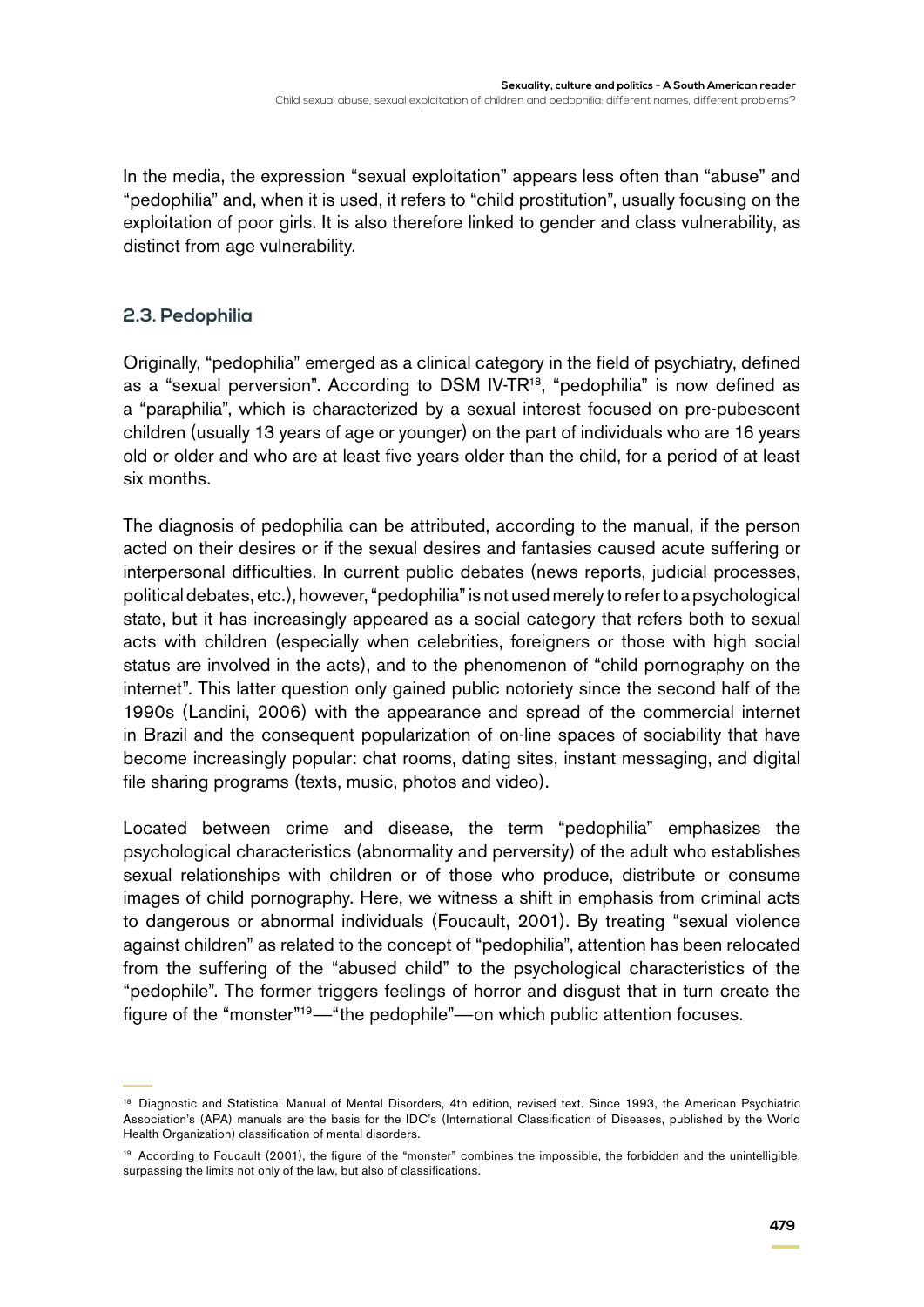# **3. Legal and policy timeline**

In order to reveal how "child sexual abuse," "sexual exploitation of children" and "pedophilia" have been constructed as objects of state attention and regulation, I will now present a timeline of the laws and policies in this area. I intend to show how social and political sensibilities have been continuously reconfigured, leading to the proliferation of categories and the identification of new modalities of "sexual violence against children" and, simultaneously, to the need to formulate new political strategies and legal tools to combat the problem.

In terms of the legal timeline, which is linked, in turn, to the social and political development of the problem, I suggest we approach the issue in the following order: i) "child sexual abuse"; ii) "sexual exploitation of children and adolescents" and iii) "pedophilia".

As mentioned above, "child sexual abuse" is defined as any sexual interaction involving children. In Brazilian penal law, this is equated with the crime of rape. This includes any sexual act if the person is younger than 14 years of age, even if there is no physical coercion or threat involved in the act. The age criterion for the presumption of violence in the previously established crime of "rape"<sup>20</sup> and the now revoked "violent crime against pubic decency"21 had already been implied by the Brazilian Penal Code of 1940, in paragraph "a", article 224.22

The same criteria of presumption of violence are present in the new crime of "rape of a vulnerable person", defined in article 217-A of the CP/1940 and included on the Criminal Code by law 12.015 of 2009. This is defined as: "having carnal union or practicing other sexual acts with someone younger than 14 (fourteen) years old.'23

According to the Manual of Brazilian Penal Law authored by Luiz Regis Prado, in Brazil, "the first legislation to include the presumption of violence was the Code of 1890, which stipulated in article 272 that violence was presumed when the sexual act was perpetrated against those below sixteen years of age" (Prado, 2006: 244). However, merely reading the codes is not enough to understand the ethical principles that oriented their moral assessments of sexual behavior. In Foucault's words:

<sup>20</sup> Art. 213 of CP/1940 – "To force a woman to have carnal union, through violence or serious threat. Punishment – imprisonment from 6 to 10 years". As stated above, the text of this article was altered by Law 12.915 of 2009.

<sup>21</sup> Art. 214 of CP/1940 – "To force someone, through violence or serious threat, to practice or to allow to be practiced on them sexual acts other than carnal union. Punishment – imprisonment from 6 to 10 years". Revoked by the Law 12.015 of 2009.

 $22$  Art. 224 of CP/1940 – "Violence is presumed if the victim: a) is not older than 14 years of age; b) is alienated or mentally feeble and the agent was aware of those circumstances; c) cannot, for whatever other reason, offer resistance". Revoked by the Law 12.015 of 2009.

<sup>&</sup>lt;sup>23</sup> The punishment is imprisonment from 8 to 15 years. The 1st paragraph of the article adds that "the same punishment shall be given to anyone who practices the actions described in the main section of the article with someone else who, by reason of infirmity or mental disability, cannot give informed consent or who, for whatever other reason, cannot offer resistance."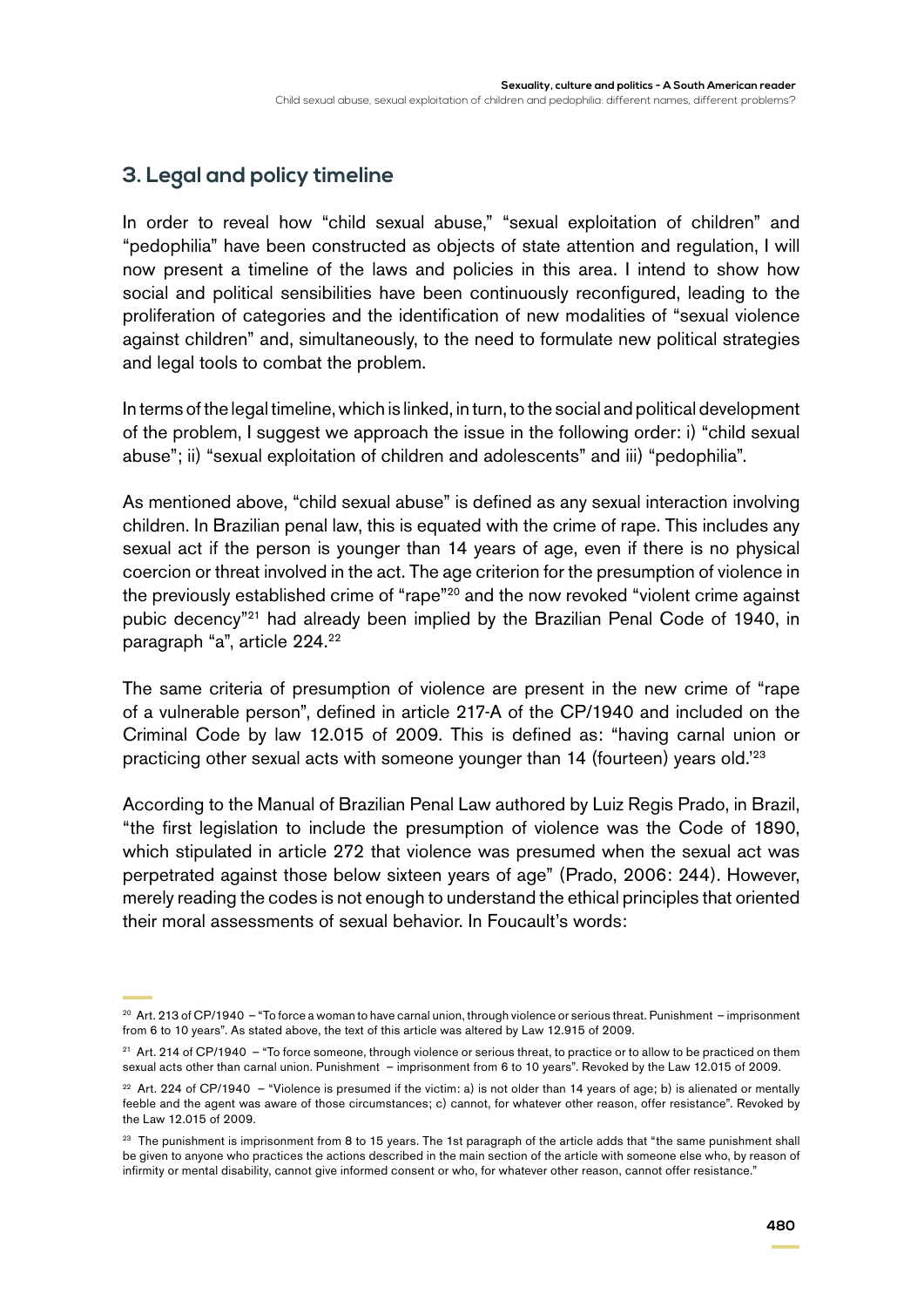Prescriptions may well be formally similar: this only proves, ultimately, the poverty of the interdictions themselves. The ways in which sexual activity is constituted, recognized and organized as a moral question are not identical simply based upon the fact that what is permitted or forbidden, recommended or advised against is identical. (Foucault, 1984: 218)

As mentioned above, at the time of the Penal Code of 1890, the main criterion used in the definition of a sexual offense was not the presence or absence of consent, but the person's status. I therefore infer from this that the criterion of age for the presumption of violence in this legal document should be understood in relation to a wider strategy of preserving the virginity and innocence of girls.

This preoccupation can be noted more explicitly in the definition of the crime of "defloration", defined as: "to deflower a woman less than 21, through seduction, deception or fraud" (art.267/CP of 1890). It is also worth noting here that punishment was annulled if the offender married the victim in the crimes of "defloration" or "rape of honest woman", since the legal asset being protected was the "honor" of the families, not the "sexual freedom" of the person.

The Penal Code of 1940 clarified the justification for the legal presumption of violence and the reasons for protecting those younger than 14 years of age. The legislator explicitly emphasizes the idea of consent, $24$ so much so that he also included the possibilities of presumption of violence in "crimes against sexual freedom" in those cases where the victim is "alienated", "mentally debilitated", or cannot, for whatever reason, offer resistance (paragraphs "b" and "c" of art. 224 of CP/140). From the moment children and adolescents became recognized as "subjects of rights", at the end of the twentieth century, the justification that legitimizes the prohibition (when below 14) and restriction (between 14 and 18) $25$  of sexual activity of minors by penal law is no longer "protection", but guaranteeing the rights of children and adolescents to a healthy sexual development. Children and adolescents became understood as "subjects of rights" beginning with the Convention on the Rights of the Child (1989). The principles of the Convention were implemented in Brazil through art. 227 of the Federal Constitution of 1988 (incorporating the philosophy of "integral protection" then under discussion in the United Nations) and were developed in the infra-constitutional legislation of the 1990 ECA (Children and Adolescents' Statute).

The protection of children from all forms of sexual exploitation and abuse is understood

<sup>&</sup>lt;sup>24</sup> "The basis for the legal assumption of violence, in the case of adolescents, is the innocentia consilii of the passive subject, that is, his/her complete unawareness of sexual facts, so that his/her consent is not valid". (rationale of the Penal Code of 1940)

<sup>&</sup>lt;sup>25</sup> Sexual relations with adolescents aged 14 to 18 is not prohibited by Brazilian law. However, their sexual autonomy is not entirely recognized, as it is a crime to practice any commercial sex activity with an adolescent (person between 12 and 18 years of age), as well as to produce, direct, publish, sell, distribute, buy, exchange, offer, hand out, act with, possess, or store pornographic images (photos and videos) that involve the participation of minors (under 18 years of age).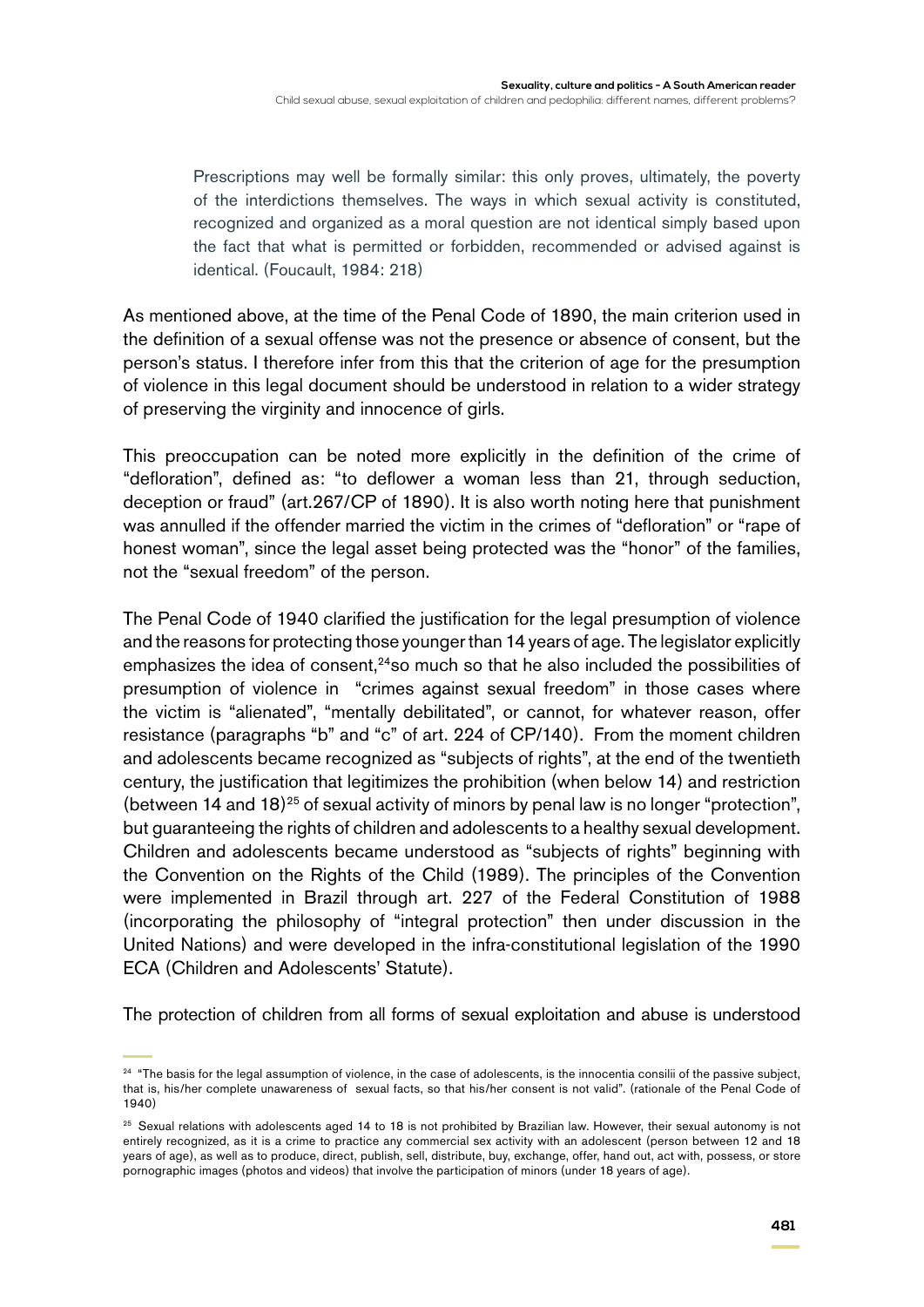as a collective responsibility of the State, the family and society as a whole (art. 227 of CF/88). From 1988 onwards, organized civil society and public authorities have come together in the development of policies developed to prevent and combat this kind of "violence".

In the international sphere, we can highlight the World Congress Against Sexual Exploitation of Children and Adolescents<sup>26</sup>, whose third edition took place at the end of 2008 in Rio de Janeiro (Brazil). We can also point to the United Nations Optional Protocol on the sale of children, child prostitution and child pornography (2000), ratified by Brazil in 2004, which establishes several commitments with regards to penalizing and preventive measures.

In the Brazilian National Congress, the topic received intense political attention for the first time following the work of the Parliamentary Inquiry Committee (CPI in Portuguese) on Child and Adolescent Prostitution, which took place between 1993 and 1994 in the Brazilian National Congress. The CPI faced several difficulties in obtaining data regarding the phenomenon, given that Brazilian authorities were not preoccupied with the issue at the time. The CPI contributed to giving visibility to the topic at a national level. It generated significant social mobilization. Since then, several groups and non-governmental organizations have emerged which are politically active on the topic.

In 2000, the National Plan to Combat Sexual Violence against Children and Adolescents was delineated. The crime of "sexual exploitation of children and adolescents" was also defined with the inclusion of art. 244-A<sup>27</sup> in the ECA/1990. Between 2003 and 2004, the Parliamentary Inquiry Committee (CPMI in Portuguese) on the Sexual Exploitation of Children and Adolescents took place in the Brazilian National Congress.

This CPMI was led by members of Congress in the Parliamentary Front for the Defense of the Child and the Adolescent. It had as its starting point the Research on Trafficking in Women, Children and. Adolescents for Commercial Sexual Exploitation in Brazil (PESTRAF), coordinated by the Center of Reference, Studies and Actions about the Child and Adolescent. This study mapped out the main national and international trafficking routes. In August 2009, a bill developed by the CPMI was approved. This bill considerably altered that part of the Brazilian Penal Code that defines sexual crimes (whose title was altered from "Crimes against morals" to "Crimes against sexual dignity"). Aside from several other changes, it included the crime of "favoring the

<sup>&</sup>lt;sup>26</sup> The first World Congress took place in Stockholm, Sweden, in 1996 and the second in 2001 in Yokohama, Japan.

<sup>27</sup> Art. 244-A of the ECA/1990 – "To submit a child or adolescent, as defined in the main section of Article 2 of this Law (under 18 years of age), to prostitution or sexual exploitation. Punishment – imprisonment from 4 to 10 years and fine. § 1st: The same punishment applies to the owner, manager or person responsible for the establishment where the child or adolescent is submitted to the practices referred to in the main section of the article. § 2nd: The cancelation of the operating license of the establishment is an integral part of the punishment". Added by Law 9.975 of 2000.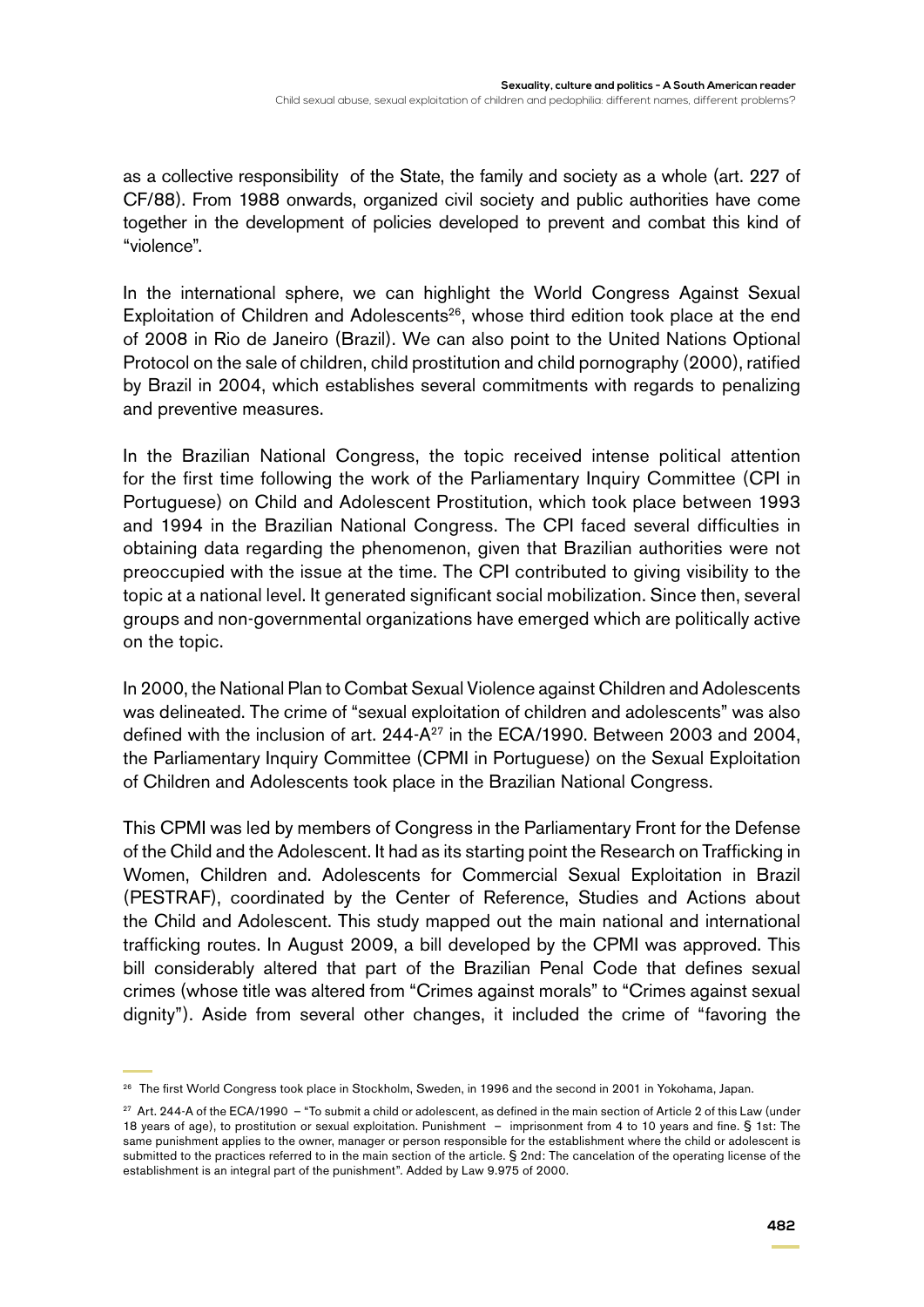prostitution or other form of sexual exploitation of a vulnerable person" (art.  $218-B$ )<sup>28</sup>, the definition of which includes and amplifies<sup>29</sup> the crime of sexual exploitation of children and adolescents covered by the ECA (art. 244-A).

"Pedophilia" emerged in Brazil as a juridical and political problem more recently, with the spread of the internet and the associated proliferation of child pornography. The crimes of producing and publishing "explicit sex or pornographic scenes" involving children or adolescents were already covered by the articles 240 and 241 of the ECA/1990, in its original text. However, those articles were rarely used (which is illustrated by the scarcity of judicial rulings in this area) and the text was limited, including only verbs such as "producing", "directing", "photographing" and "publishing". They also failed to consider the internet, including only theatrical, televised and cinematic representations of pornography. The two articles were therefore changed in 2003 in order to add other verbs (such as "presenting", "selling", "providing" and "distributing") and, especially, to include the use of any means of communication, particularly the internet, in the definition of the crimes.

Since then, the Brazilian Federal Police started a series of operations against child pornography on the internet in partnership with other countries through Interpol. I will highlight Operation Carrousel, which took place at the end of 2007, as the first international mega-operation against child pornography on the internet led by the Brazilian Federal Police.

The data gathered and the results of this police operation served as the basis for the establishment of a CPI on Pedophilia in the Federal Senate. This Parliamentary Inquiry Committee was created in March 2008, "aiming to investigate and combat the use of the internet for the practice of crimes involving 'pedophilia', as well as the relation between these crimes and organized crime" (Request nr. 200 of 2008 of the Federal Senate).

Besides increasing the visibility and political significance of the issue of "pedophilia on the internet", one of the main results of this CPI was the creation of a bill, which was

<sup>&</sup>lt;sup>28</sup> Art. 218-B. "To submit, groom or entice into prostitution or another form of sexual exploitation someone younger than 18 (eighteen) years of age or who, by reason of mental disorder or disability, does not possess the necessary discernment to practice the action, facilitate, or prevent it. Punishment – imprisonment from 4 (four) to 10 (ten) years. § 1st If the crime is carried out with the intent of financial benefit, a fine shall be applied. § 2nd: The same punishment applies to: I – those who practice carnal union or any other sexual act with someone who is younger than 18 (eighteen) and older than 14 (fourteen) years of age in the situation described in the main section of this article. II – The owner, manager or person responsible for the establishment where the practices referred to in the main section of this article take place. § 3rd: In the case of II of § 2nd , the cancellation of the operating license for the establishment is part and parcel of the punishment.

<sup>&</sup>lt;sup>29</sup> This new penal type added other categories of "vulnerability", besides age. It also placed criminal responsibility on the "client" involved in sexual exploitation. Recently, this became the target of a controversy caused by the fact that the High Court of Justice acquitted persons who paid to have sex with adolescents of 13, 15 and 17 years of age. According to the Court's ruling, the behavior of the occasional client is not covered by art. 244-A of ECA/1990. It also did not fit with any other penal type since the girls were already prostitutes. Therefore, although they were minors, they had already been corrupted. To see the whole ruling, search the Court's site: REsp. 820.018/MS, Rel. Min. ARNALDO ESTEVES LIMA, Quinta Turma, Julgado em 05/05/2009.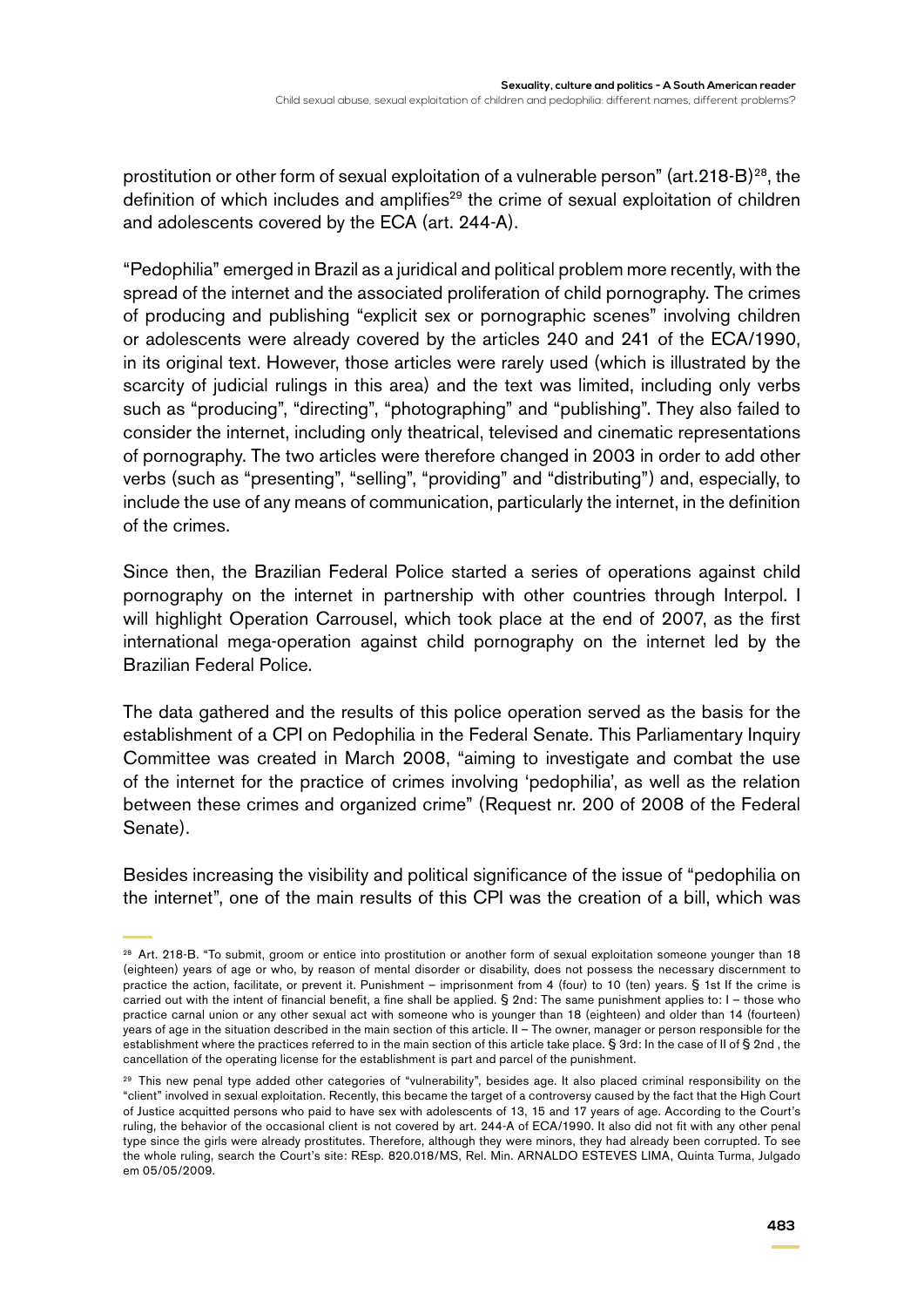approved at the end of 2008, altering, once again the articles of the Child and Adolescent Statute which criminalize the production and distribution of child pornography. The new bill increased punishment, added other verbs to the existing crimes and several articles (241-A, 241-B, 241-C, 241-D and 241-E) covering the possession and storage of pornographic material, the on-line grooming and harassment of children, as well as simulating the participation of children and adolescents in a pornographic scene by photo or video editing.

These recent efforts to define new behaviors as criminal or to describe other behaviors in minute detail reveal the proliferation of classifications and, therefore, of perceptions of sexual crimes which were previously relatively invisible and unimaginable. It is worth highlighting that in this field, words are especially contested and subject to contradictory interpretations. They define not only different ways of understanding the phenomenon, but also different solutions.

#### **3.1. The controversy around "pedophilia"**

Although "pedophilia" is today the privileged term chosen by the media to refer to the phenomenon of "sexual violence against children" and although it has gained increased visibility in recent political debates, the term itself is seen by human rights activists as "politically incorrect", given that it links the cause of the "problem" to a sexual pathology or perversion instead of taking into account the phenomenon's social and cultural dimensions.

In order to illustrate how classificatory categories are contested and subject to contradictory interpretations, I will now analyze a specific conceptual discussion that took place within the CPI on Pedophilia Working Group. The issue was the controversy regarding whether the term "pedophilia" should be included in the Bill to alter the Penal Code.

This Working Group was formed at the outset of the CPI in 2008, aiming to provide permanent technical assistance to the committee, especially regarding the development of Bills. The group included Federal Police officers, Public Attorneys and the president of the NGO SaferNet Brasil.

It is worth noting that the initial aim of the chairman of the CPI on Pedophilia, Senator Magno Malta, was to define the crime of "pedophilia". The result would be the Senate Bill (PLS) n. 177 of 2009 that proposed, among other things, the alteration of the 1940 Penal Code.30 The Bill suggested the addition of a second paragraph to the

<sup>&</sup>lt;sup>30</sup> It is worth noting that this Bill was published in the Official Daily of the Senate on 12th May 2009, before Law nr. 12.015 of 7 August 2009 was approved. This Law altered the section on sexual crimes in the Penal Code so that the latter is already out of date.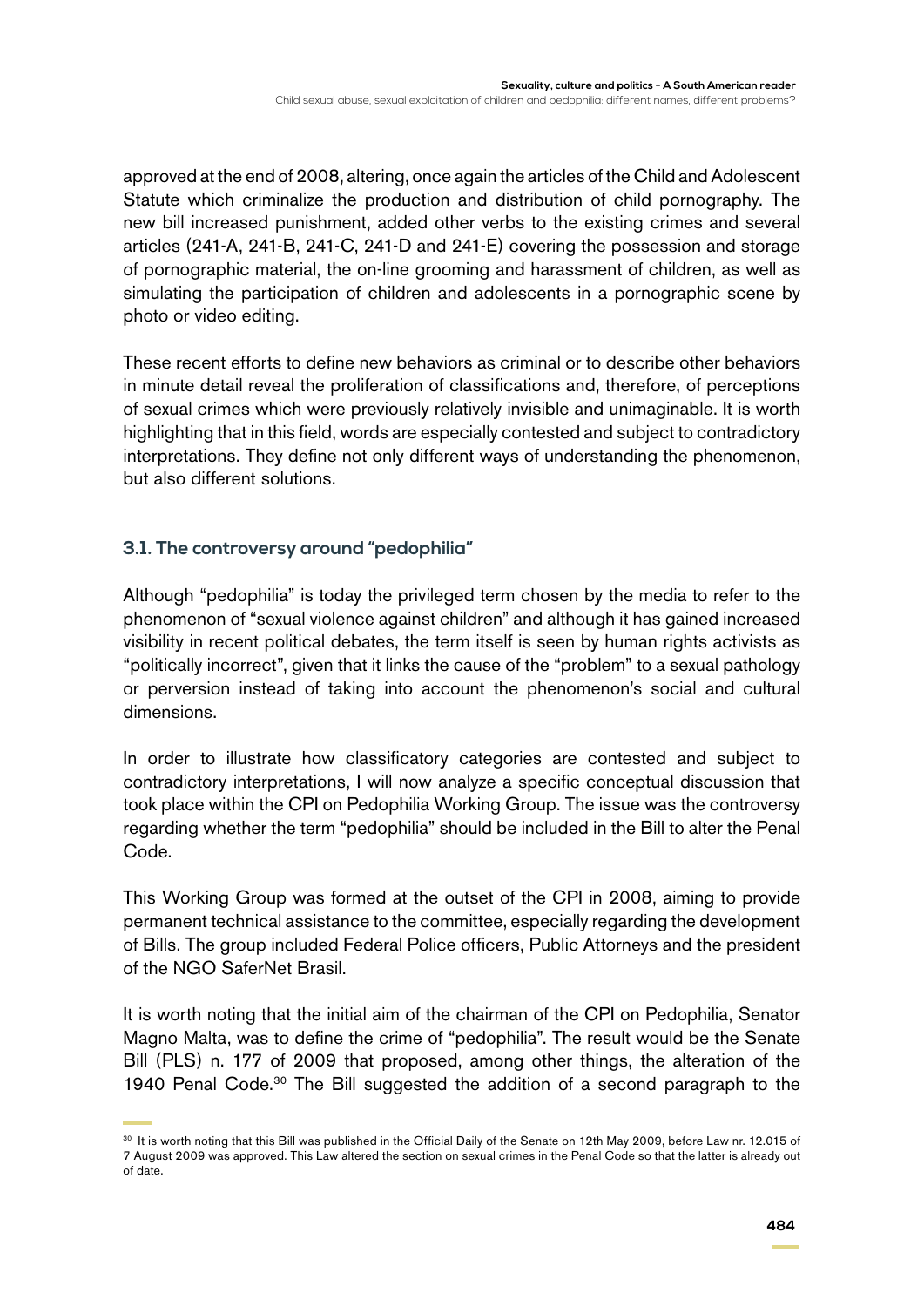penal category of "rape" (art. 213/CP) and in the revoked "violent crime against public decency" (art. 214/CP), defining a harsher punishment (10 to 14 years of imprisonment) when the crimes were directed against a child (12 years old, according to the definition of the ECA/90).

Among the Working Group members, there was no disagreement about the need to increase the punishment in the specified cases. However, there was controversy about the name of the new crime. Senator Magno Malta and a District Attorney defended the title "rape through pedophilia. Most group members disagreed with this, however, arguing that "pedophilia" is a disease, not a crime. They suggested, instead, "rape of a child", which was the title that prevailed in the final Bill.

Below, I discuss how the different arguments were constructed, by highlighting excerpts from a dialogue between the Attorney (a member of the CPI on Pedophilia Working Group) and a psychologist (who was not a member of the Working Group, but who was part of its network of advisers). They are excerpts from an e-mail exchange within the CPI on Pedophilia Working Group, in 2008, when the controversy reached its peak. These two arguments were sent to me by one of the members of the Working Group as representing the clearest examples of each of the positions taken within the group. The attorney who defended the inclusion of the category "pedophilia" argued as follows:

> Although the term "pedophilia" refers to a sexual disorder in its medical definition, this does not stop it from being used to indicate a specific crime in its juridical definition. Moreover, the term "pedophilia" is already widely used by the general population, the media and politicians precisely to indicate sexual offenses against children. In fact, the CPI is called the "CPI ON PEDOPHILIA", not because it refers to the medical definition of "pedophilia", but because it refers to "PEDOPHILIA" in the way the public, the media and the politicians use the word, indicating sexual crimes against children. The intention of the "nomen iuris" is to facilitate understanding and to define the perpetrator as a "pedophile", not because he must necessarily be ill, but because he is dangerous and attacks what is most important: the child. The term thus has a pedagogic and preventive function.

#### A psychologist presented the counter-argument:

Although I understand that some terms (either scientific or common sense) can be used in juridical language, I believe we must avoid terms that may generate confusion, generalizations and stereotypes, creating prejudice or preventing us from rethinking our concepts and social values, placing evil or disease always upon "the other". For this reason, I must disagree that the term "pedophilia" carries a pedagogical and preventive function in itself. It refers to the idea of a crime perpetrated by a pathological individual. This leads us to avoid our social responsibility in the construction and management of such phenomena. We are in agreement, however,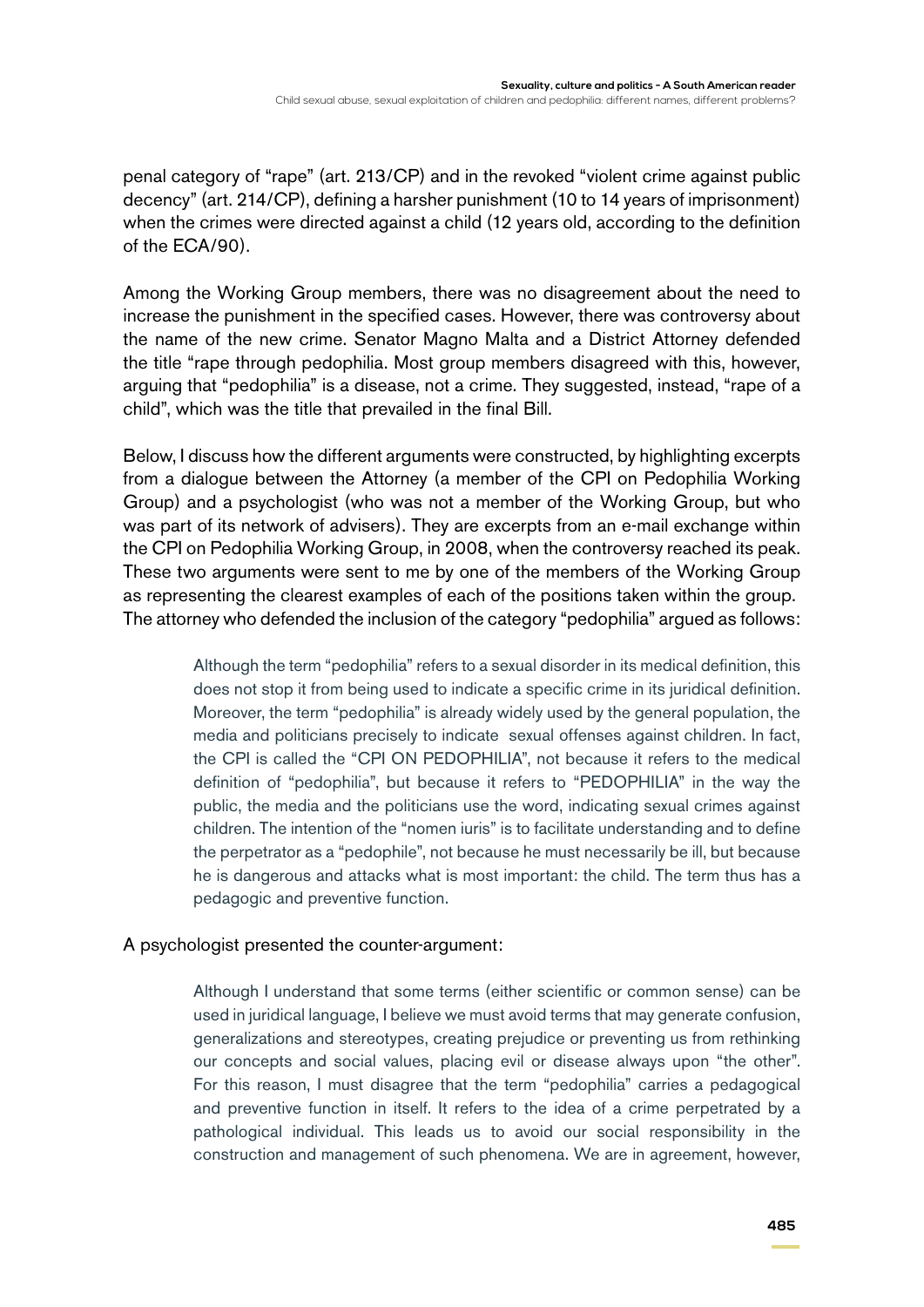that sexual violence against children and adolescents is a violation of their basic rights. We need to confer responsibility on to the perpetrators for their acts, but we must also be socially responsible for a fact that is socially constructed.

The unanimity in relation to the "cause" produces a relative absence of controversy in the public debates, so that it becomes easier to map them "behind the scenes". During fieldwork at the National Congress in Brasília, I talked to a parliamentary advisor linked to the Child and Adolescent Defense Front and to other social movements. I told him I was researching the works of the CPI on Pedophilia and he advised: "You shouldn't buy into Senator Magno Malta's categories" – referring to the chairman of the Parliamentary Inquiry Committee.

This advisor also claimed that the phenomenon should be seen as "a practice" that within our culture is understood as "deviant", a "disease" or as something classified by psychiatry. He reported that in the previous Parliamentary Committee investigating the Sexual Exploitation of Children and Adolescents (2003-2004), the term "exploitation networks" was chosen instead. According to this advisor, this is the "most modern" term, adopted by the social movements that understand "sexual violence" through the "Human Rights approach".

However, as we have seen in the discussion between the attorney and the psychologist, the conceptual discussion around classificatory categories is not restricted to the universe of social movements and activism. While I spoke to a Federal Police officer who was a member of the CPI on Pedophilia Working Group about the works of institutions that fight against the crimes of child pornography on the internet, she corrected herself when using the expression "child pornography".

> Actually, I can't say "child pornography." I should rather say "child sexual exploitation photos and videos." In Brazil, we still use the term child pornography. But we are trying to change in order to demystify that idea, because pornography is something that is legal, as long as it involves adults only. It's like child prostitution; you can't say that. These are crimes of child sexual exploitation, usually involving the exploitation of children in situations of abandonment and need.

In the CPI on Sexual Exploitation of Children and Adolescents' final report itself there is an emphasis on the fact that "for the penal science, names and titles are crucial, since they define the legal asset to be protected". Therefore, words are part of the debates in the political universe, since, insofar as they define ways of understanding and ways of acting, they function as markers of social borders, delineating political groups and positions.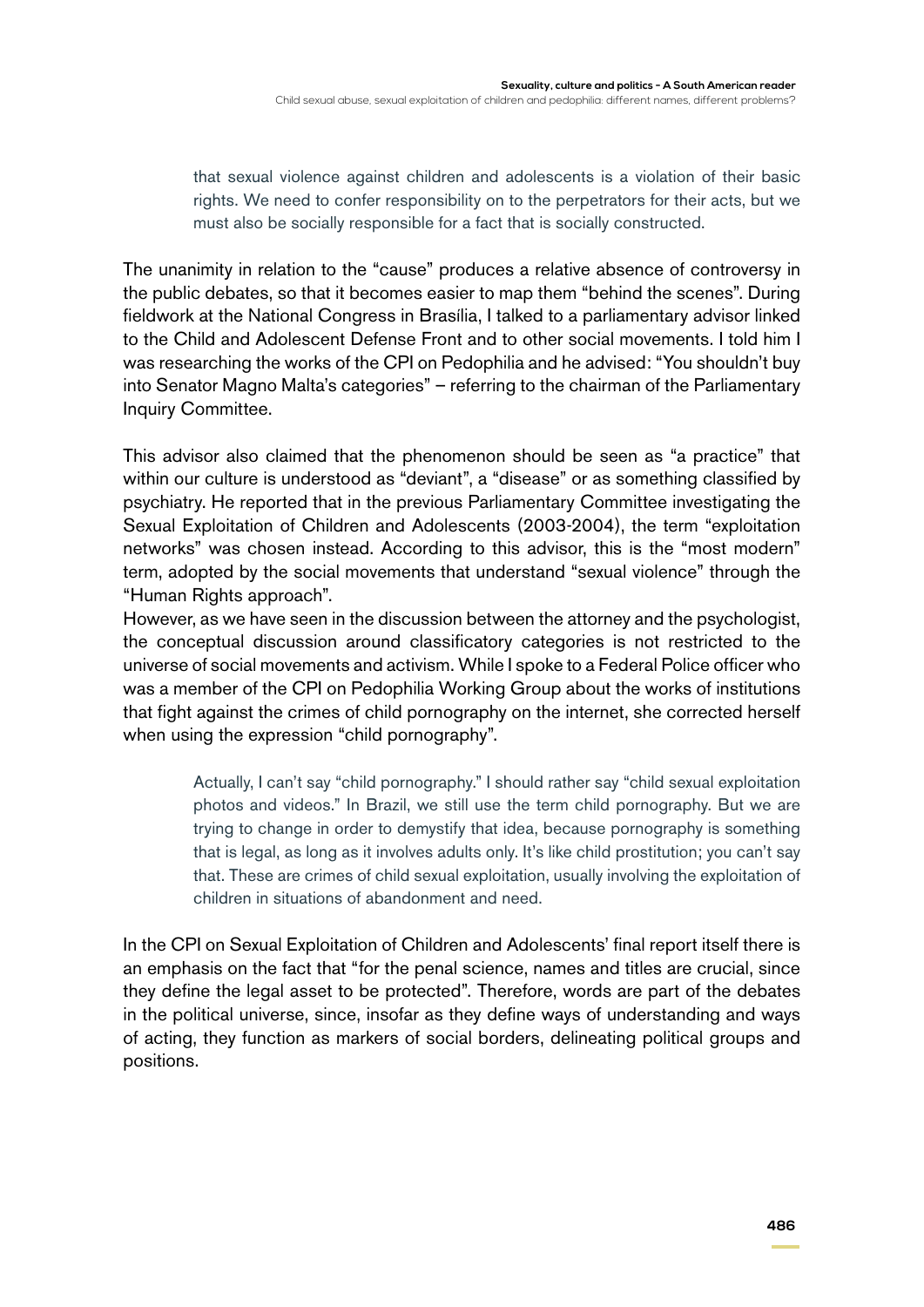# **4. Final Considerations**

I have attempted to show how "sexual violence against children" became a social phenomenon at the end of the  $20<sup>th</sup>$  century, how it gained increasing visibility and is attracting increasing mechanisms and efforts of control. The aversion to the problem seems to unite collective support and a relative unanimity. This does not mean, however, that there are no controversies regarding how the phenomenon is understood and described, or regarding the solutions proposed for it. As we have seen, words are not neutral in this universe of political struggles, in so far they delineate not only differences of meaning, but also different political positions; not only different interpretations but also action strategies.

It is clear that terms are not straightjackets, attached to univocal meanings. Words and their meanings are constantly constructed and reinvented within disputes and social shifts at several levels. This semantic process does not occur in a completely free and random manner, however, but through specific trajectories of repeated and consistent use of the terms themselves.

I hope that this historical and social analysis of the uses and meanings of the diversified vocabulary regarding "sexual violence against children" will contribute to a more reflective usage of the relevant classificatory categories.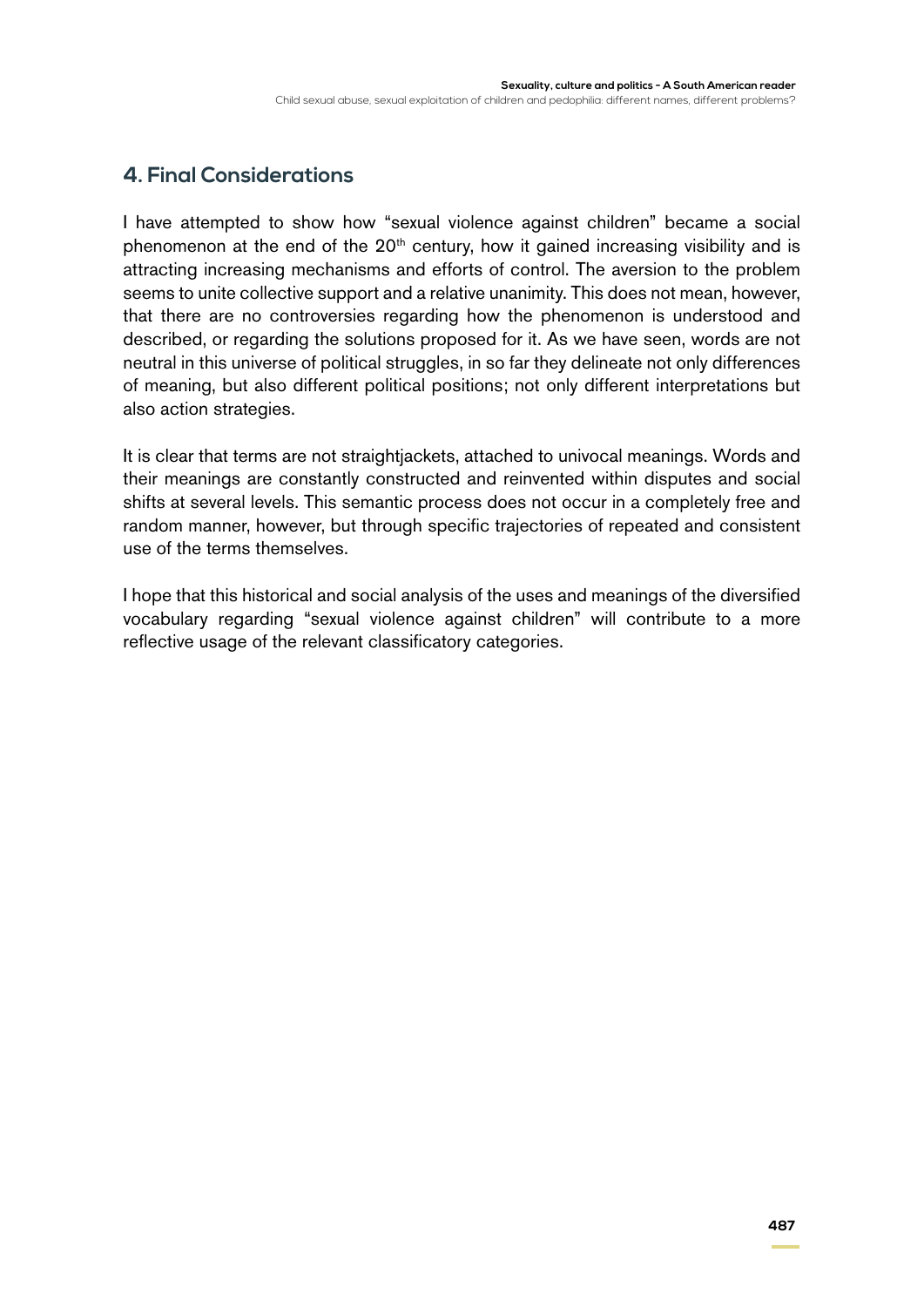### **References**

American Psychiatric Association. (2002). *Diagnostic and statistical manual of mental disorders* (4th ed., text rev.). Washington, DC: Author.

BOLTANSKI, L. 1993. *La Souffrance a Distance: Morale humanitaire, médias et politique*.Paris: Éditions Métailie.

CÓDIGO PENAL BRASILEIRO, 1940 (CP/1940).

CONSTITUIÇÃO DA REPÚBLICA FEDERATIVA DO BRASIL, 1988 (CF/1988)

CPMI DA EXPLORAÇÃO SEXUAL DE CRIANÇAS E ADOLESCENTES (Relatório), 2004. Brasília, Congresso Nacional.

ESTATUTO DA CRIANÇA E DO ADOLESCENTE, 1990 (ECA/1990).

FALEIROS, S. E. T. & J. CAMPOS. 2000. *Repensando os conceitos de violência, abuso e exploração sexual de crianças e de adolescentes*. Brasília: Cecria, MJ-SEDH-DCA, FBB, Unicef.

FELIPE, J. 2006. *Afinal, quem é mesmo pedófilo?* Cadernos Pagu (26), Campinas.

FOUCAULT, M. 2001. *Os Anormais*. São Paulo: Martins Fontes.

\_\_\_\_\_\_\_\_\_\_\_\_\_\_\_\_. 1979 [1976]. *The History of Sexuality Volume 1: An Introduction. Robert Hurley (translator).* London, Allen Lane.

\_\_\_. 1984. História da sexualidade II: o uso dos prazeres; tradução de Maria Thereza da Costa Albuquerque e J. A Guilhon Albuquerque. Rio de Janeiro, Edições Graal.

FREUD, S. Edição Eletrônica Brasileira das Obras Psicológicas Completas de Sigmund Freud. Rio de Janeiro: Imago.

HACKING, I. 1992. "World-making by kind-making: child abuse for example". In: Douglas, M. & D. Hull (Eds.). How classification work (Essays in honour of Nelson Goodman), Edinbugh University press.

LANDINI, T. S. 2006. "Violência Sexual contra crianças na mídia impressa: gênero e geração". In: Cadernos Pagu (26), Campinas.

\_\_\_\_\_\_\_\_\_\_\_\_\_\_\_\_\_\_\_. 2005. Horror, Honra e Direitos: violência sexual contra crianças no século XX. PhD Thesis, Departament of Sociology, FFLCH/USP, São Paulo.

LOWENKRON, L. 2008. Sexualidade e (Menor)idade: estratégias de controle social em diferentes escalas. MA Thesis. Rio de Janeiro: PPGAS/Museo Nacional/ UFRJ.

\_\_\_\_\_\_\_\_\_\_\_\_\_\_\_\_\_\_. 2007. (Menor)idade e consentimento sexual em uma decisão do STF. Revista de Antropologia. Vol. 50, nº 2, São Paulo.

O GLOBO (newspeper) – March 2008-Augst 2009